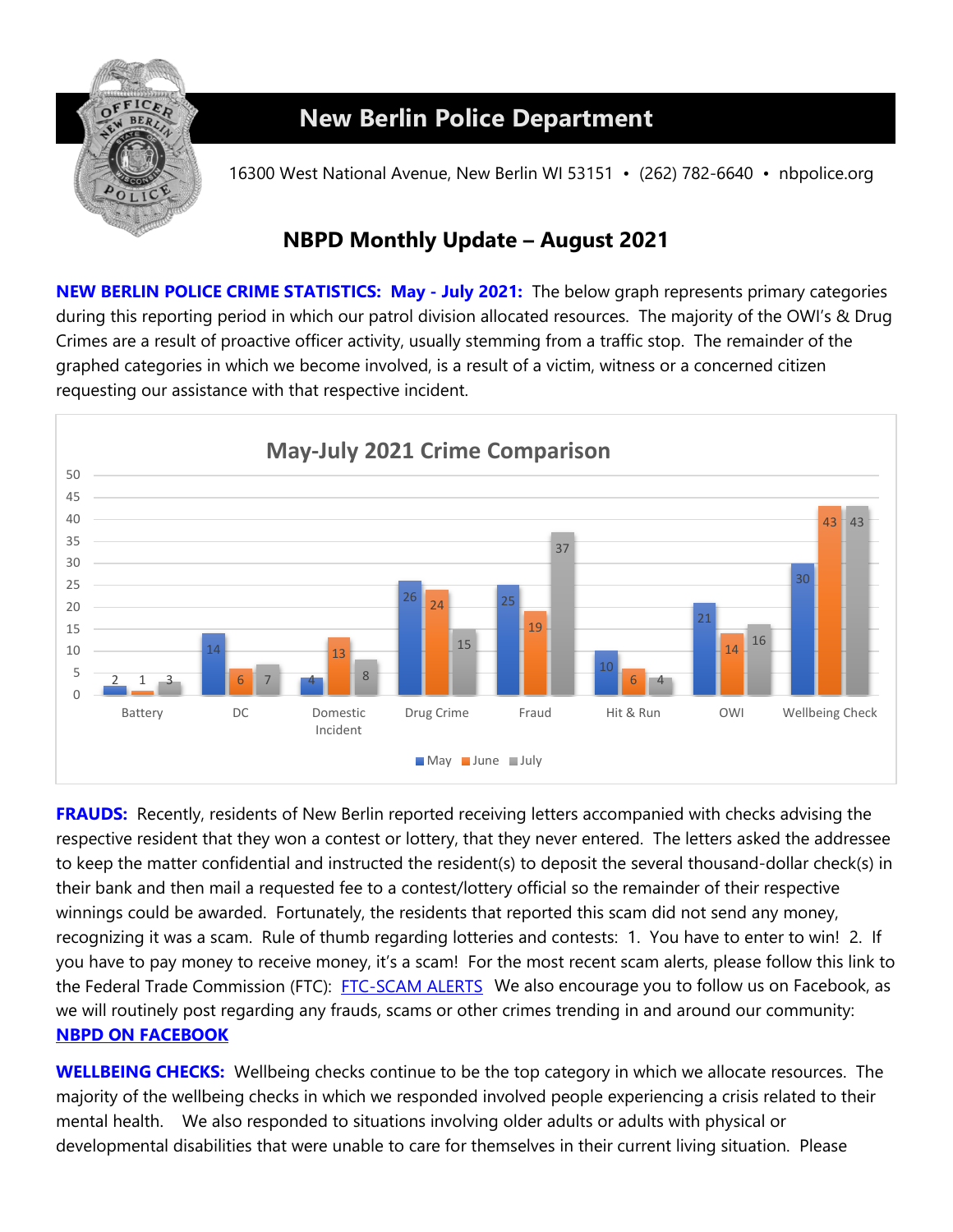continue to check on friends, family and neighbors and report any identified concerns to the appropriate officials. If you are unsure of where or what to report, dial 2-1-1 to get started. Please follow this link to the FCC for more information regarding 2-1-1: [211 USER GUIDE](https://www.fcc.gov/consumers/guides/dial-211-essential-community-services) The Aging & Disability Resource Center of Waukesha County (ADRC) also has a plethora of resources available for older adults, adults with physical or developmental disabilities and adults with mental health or substance abuse concerns. Follow this link to the ADRC 2020-2021 resource guide:

<https://www.waukeshacounty.gov/HealthAndHumanServices/adrc/ResourceGuide/>



**PROPERTY CRIMES:** The below chart compares property crime statistics from May – July 2021.

In early July, a group of offenders targeted vehicles parked in residential neighborhoods. Three unlocked vehicles were stolen with keys, eleven additional unlocked vehicles were entered and rummaged through and four of those vehicles had property taken.



Of the 16 general theft complaints reported in July, some of those complaints involved the theft of scrap metal and pallets from commercial properties. Another portion of those theft complaints involved unattended and unsecured property stolen from residential properties. Please help reduce an offender's opportunity from victimizing you by minimizing the outdoor storage or unsecured storage of items of value.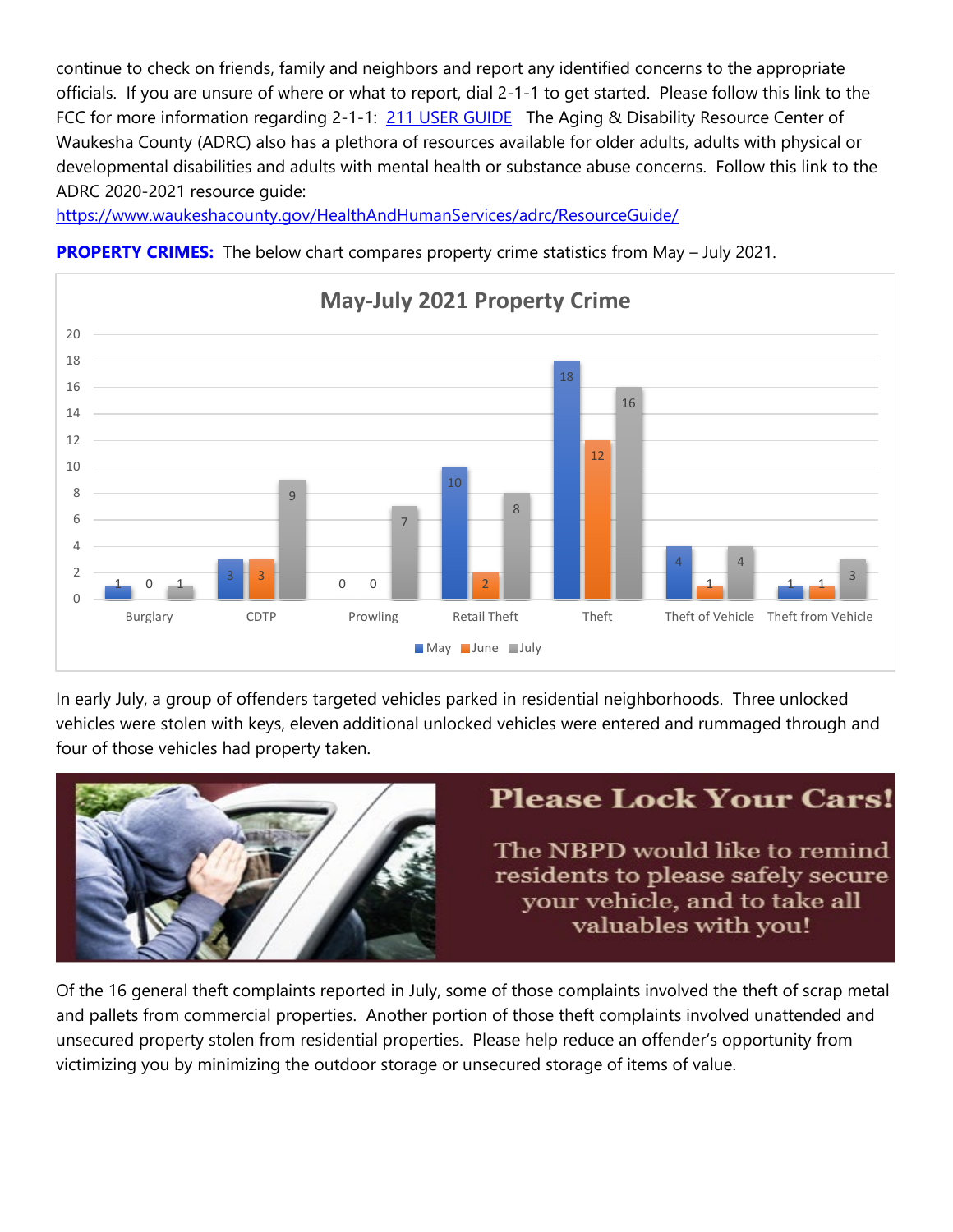**REFERRALS FOR CRIMINAL PROSECUTION:** In July of 2021, the New Berlin PD referred 49 charges involving adult & Juvenile offenders to the Waukesha County District Attorney's Office for case review reference misdemeanor or felony prosecution. Additionally, 28 state traffic citations were issued.



**REFERRALS FOR MUNICIPAL PROSECUTION:** In July of 2021, the New Berlin PD issued a total of 314 municipal citations for non-criminal prosecution in New Berlin Municipal Court. 258 citations were traffic related, 44 citations were non-traffic related & 12 citations were OWI/PAC related.



**NBPD COMMUNITY PROGRAMS:** It is our mission to offer numerous programs that allow us to form relationships with citizens, neighborhoods, businesses and city services in order to provide us the opportunity to come together as a community and prevent crime. Please follow this link to access our